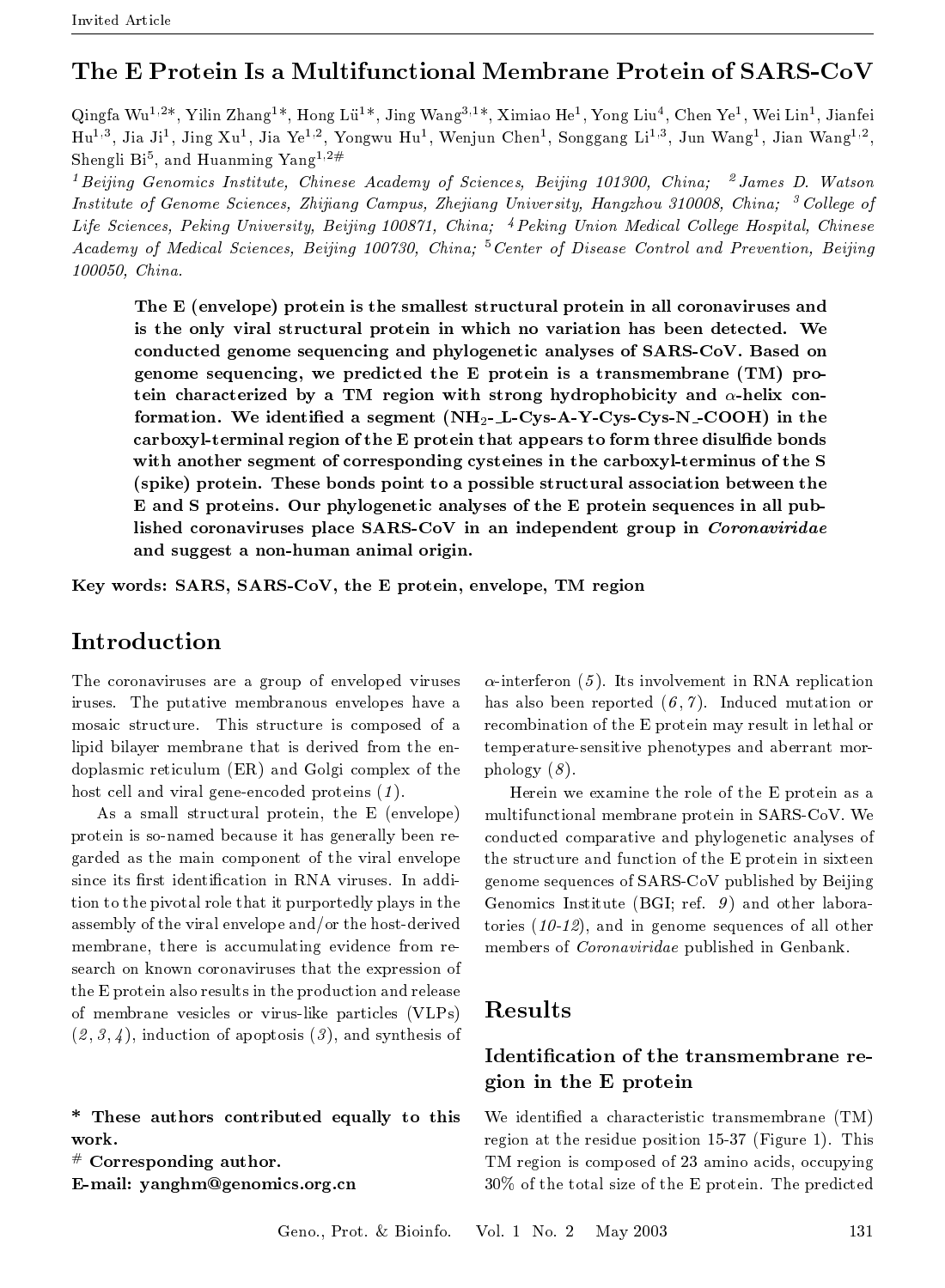TM region is strongly hydrophobic due to the abundance of Leu and Val residues. Computational results of three software programs (see Materials and Methods) independently supported the existence of the TM region and also yielded consistent predictions of the

higher (secondary) structure of the TM region, indicating an  $\alpha$ -helix conformation in the uncharged and highly-hydrophobic subregion of the E protein (Figure  $2).$ 



Fig. 1 The predicted TM region in the E protein of SARS-CoV by TMHMM.



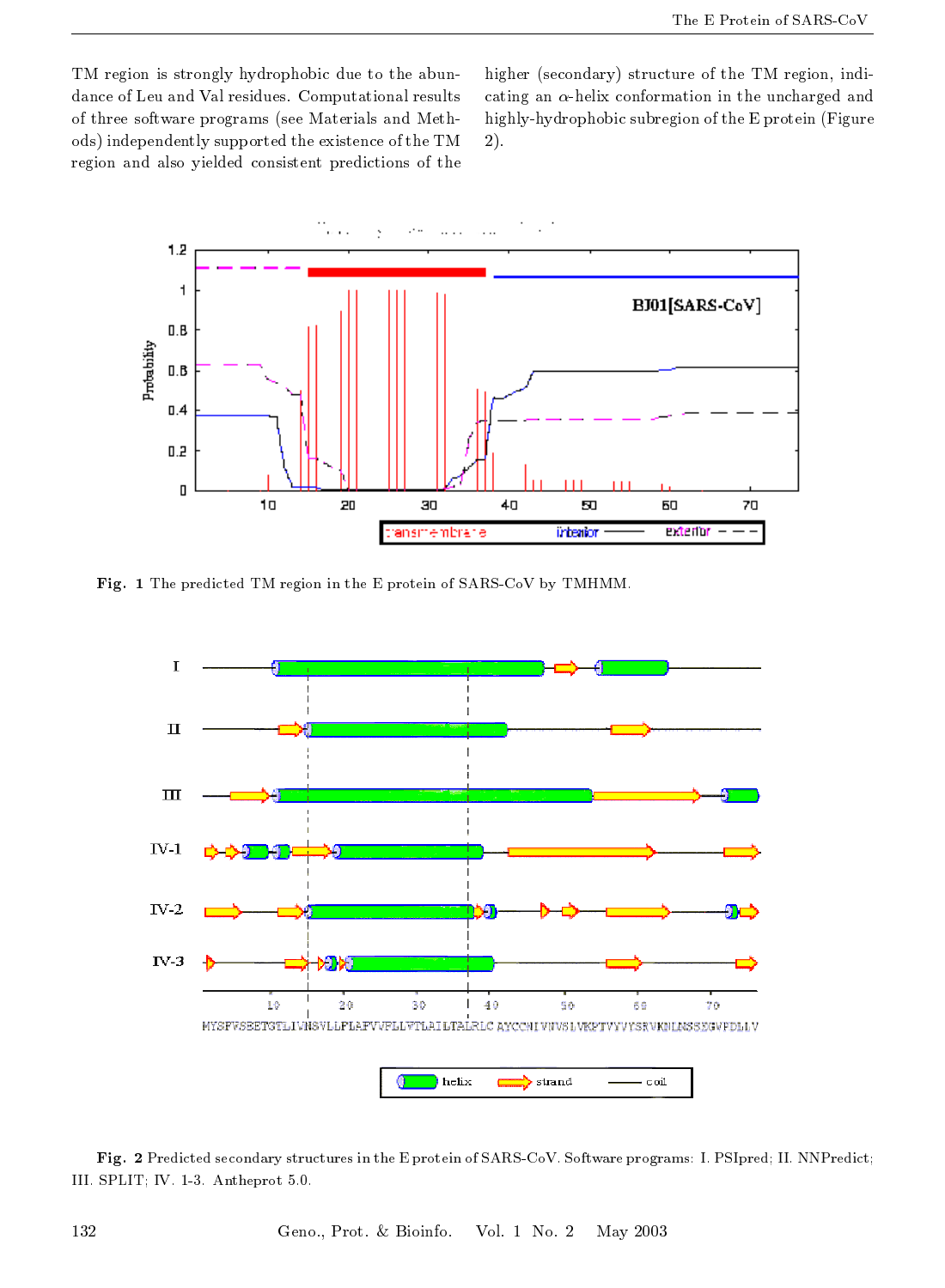Our region prediction analyses using TMHMM further demonstrated that the TM region divides the E protein into three subregions and also showed that the N-terminus is probably located in the exterior of the virion. Our findings indicate that the N-terminus is composed of approximately fourteen amino acids. The N-terminus is also negatively charged and hydrophilic with a low subregional pI of 3.79. Our predictions show that the C-terminus is in the interior of the virion and has approximately 39 amino acids with

a relatively higher pI of 8.61 (Table 1).

We repeated these analyses with twelve other coronaviruses that were published in GenBank (Figure 3-I, 3-II and 3-III). These analyses demonstrated that the TM region can be found in the E protein of all members of *Coronaviridae*, in spite of their low homology in the primary sequences. We also observed that several TM regions have a reversed orientation and that some coronaviruses have more than one TM region.

|                           | TM region        | N-terminus       | $C$ -terminus      | E protein          |
|---------------------------|------------------|------------------|--------------------|--------------------|
| $G+C(\%)$                 | 42.0             | 35.7             | 40.8               | 40.2               |
| $\mathbf A$               | 11 (15.9%)       | 13 (31.0%)       | 30 (25.0%)         | 54 (23.4%)         |
| $\mathbf U$               | 29 (42.1%)       | 14 (33.3%)       | 41 (34.2%)         | 84 (36.4%)         |
| $\mathbf C$               | $18(26.1\%)$     | $6(14.3\%)$      | 23 (19.2%)         | 47 (20.3%)         |
| $\mathbf G$               | 11 (15.9%)       | $9(21.4\%)$      | 26 (21.6%)         | 46 (19.9%)         |
| Total $(nt)$              | 69 (100%)        | 42 (100%)        | 120 (100%)         | 231 (100%)         |
| Leu                       | 8(10.6)          | 1(1.3)           | 5(6.6)             | 14(18.4)           |
| Val                       | 4(5.3)           | 2(2.6)           | 8(10.6)            | 14(18.4)           |
| Phe                       | 3(3.9)           | 1(1.3)           | 0                  | 4(5.3)             |
| $_{\rm Ala}$              | 3(3.9)           | $\boldsymbol{0}$ | 1(1.3)             | 4(5.3)             |
| ${\rm Thr}$               | 2(2.7)           | 2(2.6)           | 1(1.3)             | 5(6.6)             |
| ${\rm I} {\rm l} {\rm e}$ | 1(1.3)           | 1(1.3)           | 1(1.3)             | 3(3.9)             |
| Asn                       | 1(1.3)           | $\boldsymbol{0}$ | 4(5.3)             | 5(6.6)             |
| Ser                       | 1(1.3)           | 2(2.6)           | 4(5.3)             | 7(9.2)             |
| Glu                       | $\bf{0}$         | 2(2.6)           | 1(1.3)             | 3(3.9)             |
| Tyr                       | $\mathbf 0$      | 1(1.3)           | 3(3.9)             | 4(5.3)             |
| Gly                       | 0                | 1(1.3)           | 1(1.3)             | 2(2.6)             |
| Met                       | 0                | 1(1.3)           | $\boldsymbol{0}$   | 1(1.3)             |
| Cys                       | 0                | $\boldsymbol{0}$ | 3(3.9)             | 3(3.9)             |
| Lys                       | $\boldsymbol{0}$ | $\boldsymbol{0}$ | 2(2.6)             | 2(2.6)             |
| Arg                       | $\overline{0}$   | $\boldsymbol{0}$ | 2(2.6)             | 2(2.6)             |
| Pro                       | $\boldsymbol{0}$ | $\boldsymbol{0}$ | 2(2.6)             | 2(2.6)             |
| Asp                       | $\overline{0}$   | $\overline{0}$   | 1(1.3)             | 1(1.3)             |
| Total                     | 23(30.3)         | 14(18.4)         | 39(51.3)           | 76 (100)           |
|                           |                  |                  |                    |                    |
| Molecular Weight (a.a.)   | 2491             | 1576             | 4330               | 8361               |
| pI                        | 5.52             | $3.79\,$         | $8.61\,$           | $6.01\,$           |
| Net Charge                | $\boldsymbol{0}$ | $-2$             | $+2$               | $\overline{0}$     |
|                           |                  | $(-2.7\%)$       | $(-2.7\%, +5.4\%)$ | $(-5.4\%, +5.4\%)$ |

Table 1 The Genomic and Biochemical Features of the Entire E Protein and Its Three Subregions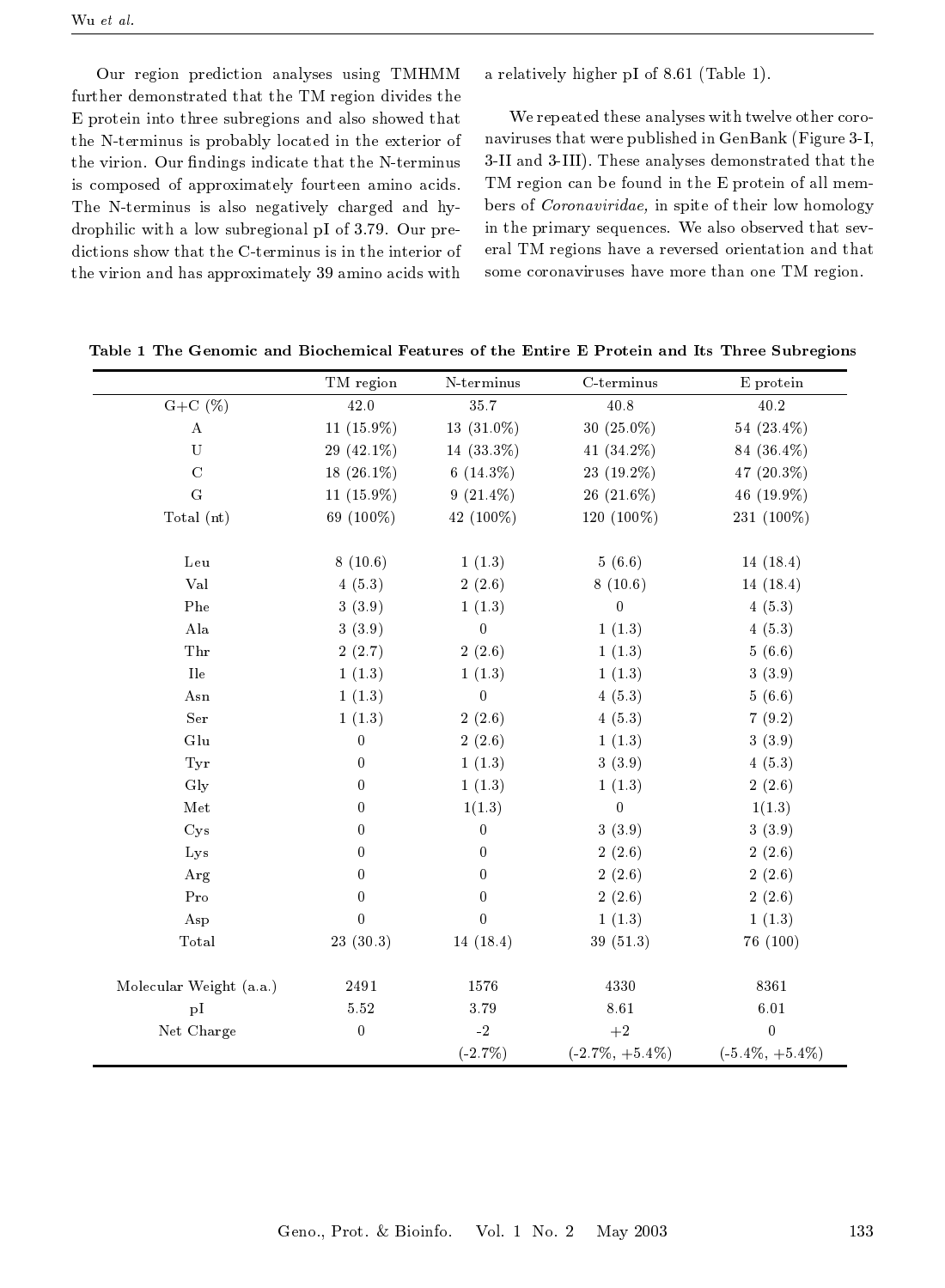

Fig. 3-I, 3-II, 3-III Predicted TM regions in the E protein of the three groups of coronaviruses.

### Prediction of disulfide bonds between the E and S proteins

We conducted a subregional analysis and observed a segment containing a motif with three cysteines in the interior of the virion of the E protein. This motif is located directly after the TM region of the E protein

and contains three cysteines in the order of  $(NH_2-L-$ Cys-A-Y-Cys-Cys-N-COOH). A corresponding segment  $(NH_2-S-Cys-G-S-Cys-Cys-K-COOH)$  was also found in the carboxyl inner-virion terminus of the S (spike) protein. The three cysteines that are present in both segments may form three disulfide bonds between the E and S proteins, provided that they have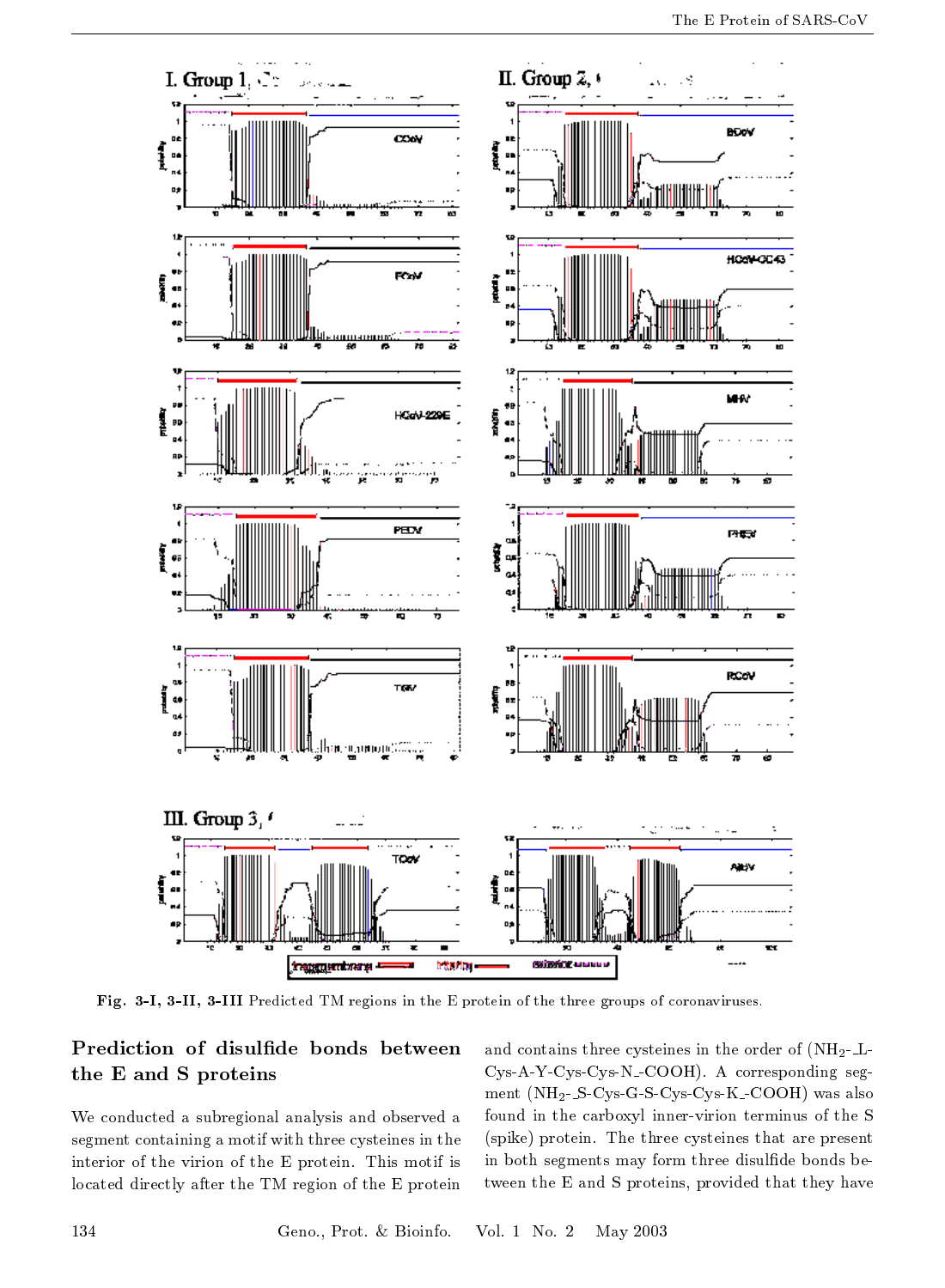the appropriate orientation and other structural features.

#### Other sequence and structural features of the E protein

We used ClustalW to compare the ORFs (open reading frames) for the sixteen SARS-CoV genome sequences published in GenBank. Our analyses showed that all SARS CoV sequences have the same E protein, although its position in the genome may differ. The ORF for the E protein is 231 nucleotides (nt) in size, accounting for only 0.78% of the whole viral genome and is located at nt position from 26,098 to 26,328, between PUP2 (putative uncharacterized protein 2; nt position  $25,670-26,134$  and the ORF for the  $M$  (membrane) protein (nt position 26,379-27,044; ref. 9). The E protein has a GC content of  $40.2\%$  (A: U: C:  $G = 54$ : 84: 47: 46), which is close to the average of the whole genome  $(40.8\%;$  Table 1, Figure 4-I).

The E protein is believed to be the smallest protein in the viral proteome, encoding a functional protein of 76 amino acids. Two non-polar neutral amino acids (Val and Leu) constitute a substantial portion  $(28/76, 36.8\%)$  of the E Protein, and contribute to

its strongest hydrophobicity (47.40%) among all the viral structural proteins. The E protein also has zero net charge over the whole peptide  $(5.40\%$  for both positive and negative charges) (Table 1). Using SignalP, we predicted a cleavage site of a signal peptide (AYC-CN) at the N-terminus of the E protein that is most likely located at residue position 43-44. We also examined this signal peptide in the E protein of other coronaviruses, and a similar topology was observed.

Using a single E protein, we analyzed the  $_{\rm predicted}$ GC content using distributions of DNA\_GC\_Calculator, subregional charges using EM-BOSS, and hydrophobicity using Anthreprot 5.0. As shown in Figure 4, our results showed the E protein might be divided into three regions. The distribution of GC content of the ORF (Figure 4-I) reveals a GC-rich region in the middle of the E protein that is flanked by two relatively GC-poor regions. A similar topology is seen for the distribution of charges (Figure 4-II). The middle region of the E protein is uncharged and is flanked by a small, negatively charged region at the N-terminus and a region of variable charges at the C-terminus. Regarding hydrophobicity, we observed the highest hydrophobicity in the GC-rich and uncharged middle region of the E protein.



Fig. 4-I, 4-II, 4-III The distribution of GC content (I), charge (II) and hydrophobicity (III) in the E protein of SARS CoV.

Geno., Prot. & Bioinfo. Vol. 1 No. 2 May 2003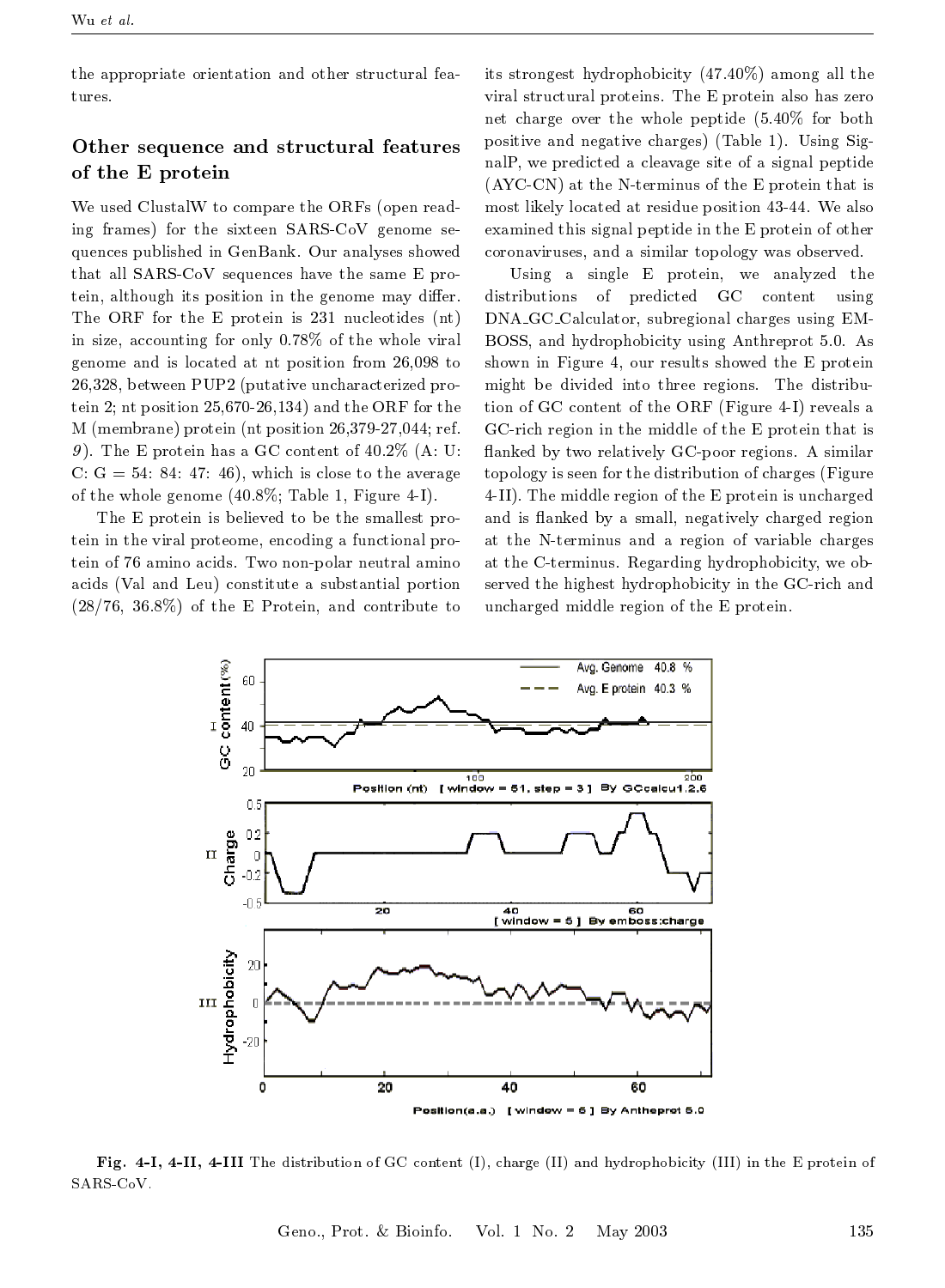We identified a mutant element upstream of the E protein CDS (coding sequence). This mutation differs by one base pair from the presumed core leader sequence UCUAAAC that is located near the beginning of all other CDSs.

The GC-rich region and the predicted TM region are both located in the same subregion of the E protein. As shown in Figure 4-I and Table 2, the preferential codon usage by the TM region results in a  $\operatorname{GC}\nolimits$  rich segment in the  $\operatorname{E}\nolimits$  protein.

|  | Table 2 Codon Usage Frequency of the TM Region and the Entire E Protein |  |  |  |  |
|--|-------------------------------------------------------------------------|--|--|--|--|
|--|-------------------------------------------------------------------------|--|--|--|--|

| a a          | TM region        | E protein      | Codon                                                                                                    | TM region                                                                                                                                                                                                                                                                                                                                                                                                                                                                                                                                                                                                                                                                                                                                                                                                                                                                                            | E protein   |
|--------------|------------------|----------------|----------------------------------------------------------------------------------------------------------|------------------------------------------------------------------------------------------------------------------------------------------------------------------------------------------------------------------------------------------------------------------------------------------------------------------------------------------------------------------------------------------------------------------------------------------------------------------------------------------------------------------------------------------------------------------------------------------------------------------------------------------------------------------------------------------------------------------------------------------------------------------------------------------------------------------------------------------------------------------------------------------------------|-------------|
|              |                  |                | $_{\mathrm{GCA}}$                                                                                        | $\Omega$                                                                                                                                                                                                                                                                                                                                                                                                                                                                                                                                                                                                                                                                                                                                                                                                                                                                                             | $\Omega$    |
| $_{\rm Ala}$ | 3 $(4.00\%)$     | $4(5.33\%)$    | GCC                                                                                                      | $1(1.33\%)$                                                                                                                                                                                                                                                                                                                                                                                                                                                                                                                                                                                                                                                                                                                                                                                                                                                                                          | $1(1.33\%)$ |
|              |                  |                | GCG                                                                                                      | $1(1.33\%)$                                                                                                                                                                                                                                                                                                                                                                                                                                                                                                                                                                                                                                                                                                                                                                                                                                                                                          | 2(2.67%)    |
|              |                  |                | $\rm GCU$                                                                                                | $1(1.33\%)$<br>$1(1.33\%)$<br>2(2.67%)<br>$\overline{0}$<br>$1(1.33\%)$<br>$\boldsymbol{0}$<br>$\Omega$<br>$\overline{0}$<br>$1(1.33\%)$<br>0<br>3 $(4.00\%)$<br>$\boldsymbol{0}$<br>$\boldsymbol{0}$<br>$\boldsymbol{0}$<br>$3(4.00\%)$<br>2(2.67%)<br>$1(1.33\%)$<br>$1(1.33\%)$<br>$1(1.33\%)$<br>$\Omega$<br>0<br>0<br>$\overline{0}$<br>$\boldsymbol{0}$<br>$1(1.33\%)$<br>0<br>$\overline{0}$<br>$\overline{0}$<br>$\boldsymbol{0}$<br>$\boldsymbol{0}$<br>$1(1.33\%)$<br>$\overline{0}$<br>$1(1.33\%)$<br>$1(1.33\%)$<br>$\boldsymbol{0}$<br>$1(1.33\%)$<br>$\overline{0}$<br>2(2.67%)<br>$\boldsymbol{0}$<br>0<br>2(2.67%)<br>2(2.67%)<br>$\overline{0}$<br>$\boldsymbol{0}$<br>2(2.67%)<br>$\overline{0}$<br>$6(8.00\%)$<br>5(6.67%)<br>2(2.67%)<br>$\overline{0}$<br>$1(1.33\%)$<br>2(2.67%)<br>$1(1.33\%)$<br>$\overline{0}$<br>$\overline{0}$<br>2(2.67%)<br>$1(1.33\%)$<br>3 $(4.00\%)$ |             |
|              | $\boldsymbol{0}$ | 3 $(4.00\%)$   | UGC                                                                                                      |                                                                                                                                                                                                                                                                                                                                                                                                                                                                                                                                                                                                                                                                                                                                                                                                                                                                                                      |             |
| Cys          |                  |                | UGU                                                                                                      |                                                                                                                                                                                                                                                                                                                                                                                                                                                                                                                                                                                                                                                                                                                                                                                                                                                                                                      |             |
| Asp          | $\boldsymbol{0}$ | $1(1.33\%)$    | GAC<br>GAU<br>GAA<br>GAG<br>$_{\rm UUC}$<br>${\rm U}{\rm U}{\rm U}$<br>GGA<br>GGC<br>GGG<br>$_{\rm GGU}$ |                                                                                                                                                                                                                                                                                                                                                                                                                                                                                                                                                                                                                                                                                                                                                                                                                                                                                                      |             |
|              |                  |                |                                                                                                          |                                                                                                                                                                                                                                                                                                                                                                                                                                                                                                                                                                                                                                                                                                                                                                                                                                                                                                      |             |
| Glu          | $\boldsymbol{0}$ | 3 $(4.00\%)$   |                                                                                                          |                                                                                                                                                                                                                                                                                                                                                                                                                                                                                                                                                                                                                                                                                                                                                                                                                                                                                                      |             |
|              |                  |                |                                                                                                          |                                                                                                                                                                                                                                                                                                                                                                                                                                                                                                                                                                                                                                                                                                                                                                                                                                                                                                      |             |
| Phe          | 3 $(4.00\%)$     | $4(5.33\%)$    |                                                                                                          |                                                                                                                                                                                                                                                                                                                                                                                                                                                                                                                                                                                                                                                                                                                                                                                                                                                                                                      |             |
|              |                  |                |                                                                                                          |                                                                                                                                                                                                                                                                                                                                                                                                                                                                                                                                                                                                                                                                                                                                                                                                                                                                                                      |             |
|              |                  |                |                                                                                                          |                                                                                                                                                                                                                                                                                                                                                                                                                                                                                                                                                                                                                                                                                                                                                                                                                                                                                                      |             |
| Gly          | $\boldsymbol{0}$ | 2(2.67%)       |                                                                                                          |                                                                                                                                                                                                                                                                                                                                                                                                                                                                                                                                                                                                                                                                                                                                                                                                                                                                                                      |             |
|              |                  |                |                                                                                                          |                                                                                                                                                                                                                                                                                                                                                                                                                                                                                                                                                                                                                                                                                                                                                                                                                                                                                                      |             |
|              |                  |                |                                                                                                          |                                                                                                                                                                                                                                                                                                                                                                                                                                                                                                                                                                                                                                                                                                                                                                                                                                                                                                      |             |
| His          | $\overline{0}$   | $\overline{0}$ | CAC                                                                                                      |                                                                                                                                                                                                                                                                                                                                                                                                                                                                                                                                                                                                                                                                                                                                                                                                                                                                                                      |             |
|              |                  |                | CAU                                                                                                      |                                                                                                                                                                                                                                                                                                                                                                                                                                                                                                                                                                                                                                                                                                                                                                                                                                                                                                      |             |
|              |                  |                | AUA                                                                                                      |                                                                                                                                                                                                                                                                                                                                                                                                                                                                                                                                                                                                                                                                                                                                                                                                                                                                                                      |             |
| $\rm{I}$     | $1(1.33\%)$      | 3 $(4.00\%)$   | AUC                                                                                                      |                                                                                                                                                                                                                                                                                                                                                                                                                                                                                                                                                                                                                                                                                                                                                                                                                                                                                                      |             |
|              |                  |                | $\mathop{\rm {AUU}}$                                                                                     |                                                                                                                                                                                                                                                                                                                                                                                                                                                                                                                                                                                                                                                                                                                                                                                                                                                                                                      |             |
| Lys          | $\boldsymbol{0}$ | 2(2.67%)       | AAA                                                                                                      |                                                                                                                                                                                                                                                                                                                                                                                                                                                                                                                                                                                                                                                                                                                                                                                                                                                                                                      |             |
|              |                  |                | AAG                                                                                                      |                                                                                                                                                                                                                                                                                                                                                                                                                                                                                                                                                                                                                                                                                                                                                                                                                                                                                                      |             |
|              |                  |                | CUA                                                                                                      |                                                                                                                                                                                                                                                                                                                                                                                                                                                                                                                                                                                                                                                                                                                                                                                                                                                                                                      |             |
|              |                  |                | CUC                                                                                                      |                                                                                                                                                                                                                                                                                                                                                                                                                                                                                                                                                                                                                                                                                                                                                                                                                                                                                                      |             |
| ${\it Leu}$  | $8(10.67\%)$     | $14(18.67\%)$  | CUG                                                                                                      |                                                                                                                                                                                                                                                                                                                                                                                                                                                                                                                                                                                                                                                                                                                                                                                                                                                                                                      |             |
|              |                  |                | ${\rm CUU}$                                                                                              |                                                                                                                                                                                                                                                                                                                                                                                                                                                                                                                                                                                                                                                                                                                                                                                                                                                                                                      |             |
|              |                  |                | <b>UUA</b>                                                                                               |                                                                                                                                                                                                                                                                                                                                                                                                                                                                                                                                                                                                                                                                                                                                                                                                                                                                                                      |             |
|              |                  |                | $\mathbf{U}\mathbf{U}\mathbf{G}$                                                                         |                                                                                                                                                                                                                                                                                                                                                                                                                                                                                                                                                                                                                                                                                                                                                                                                                                                                                                      |             |
| Met          | $\overline{0}$   | $1(1.33\%)$    | $\,\mathrm{AUG}$                                                                                         |                                                                                                                                                                                                                                                                                                                                                                                                                                                                                                                                                                                                                                                                                                                                                                                                                                                                                                      |             |
| Asn          | $1(1.33\%)$      | 5(6.67%)       | AAC                                                                                                      |                                                                                                                                                                                                                                                                                                                                                                                                                                                                                                                                                                                                                                                                                                                                                                                                                                                                                                      |             |
|              |                  |                | AAU                                                                                                      |                                                                                                                                                                                                                                                                                                                                                                                                                                                                                                                                                                                                                                                                                                                                                                                                                                                                                                      |             |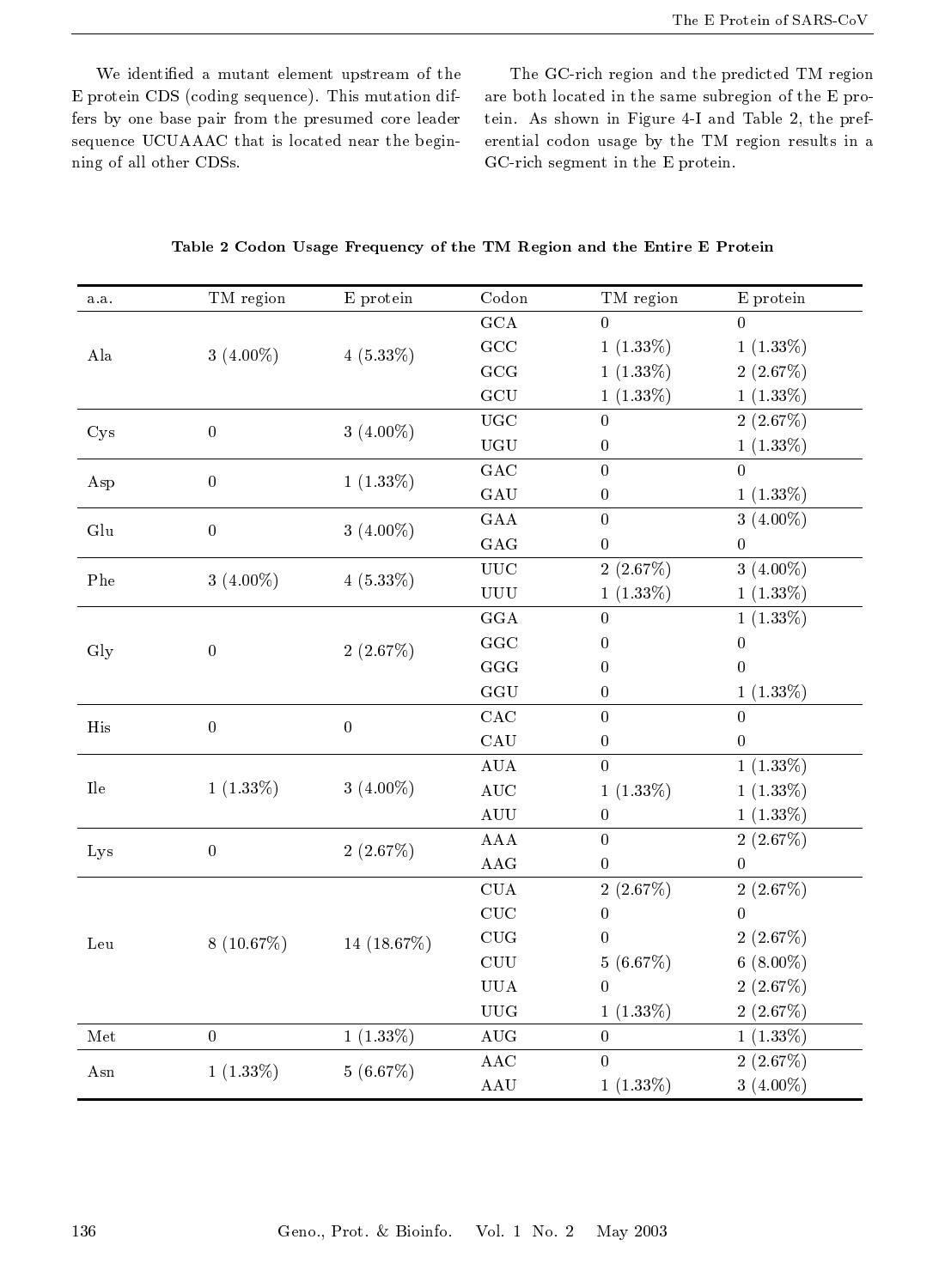|               |                                                                                                                                                                                                                                                                                                                                                                                                                                                                                                                                                                                                                                                                                                                                                                                                                                                                                                                                                                                                                                                                                                                                                                                                  |                                                 | $_{\rm CCA}$ | $\boldsymbol{0}$ | $1(1.33\%)$      |
|---------------|--------------------------------------------------------------------------------------------------------------------------------------------------------------------------------------------------------------------------------------------------------------------------------------------------------------------------------------------------------------------------------------------------------------------------------------------------------------------------------------------------------------------------------------------------------------------------------------------------------------------------------------------------------------------------------------------------------------------------------------------------------------------------------------------------------------------------------------------------------------------------------------------------------------------------------------------------------------------------------------------------------------------------------------------------------------------------------------------------------------------------------------------------------------------------------------------------|-------------------------------------------------|--------------|------------------|------------------|
| Pro           | $_{\rm CCC}$<br>$\boldsymbol{0}$<br>2(2.67%)<br>$\boldsymbol{0}$<br>$_{\rm CCG}$<br>$\boldsymbol{0}$<br>CCU<br>$\boldsymbol{0}$<br>${\rm CAA}$<br>$\overline{0}$<br>$\boldsymbol{0}$<br>$\boldsymbol{0}$<br>CAG<br>$\boldsymbol{0}$<br>$\rm{AGA}$<br>$\boldsymbol{0}$<br>$\rm{AGG}$<br>$\boldsymbol{0}$<br>CGA<br>$\boldsymbol{0}$<br>2(2.67%)<br>$\boldsymbol{0}$<br>CGC<br>$\boldsymbol{0}$<br>CGG<br>$\boldsymbol{0}$<br>$_{\rm CGU}$<br>$\boldsymbol{0}$<br>$\rm{AGC}$<br>$1(1.33\%)$<br>$\rm{AGU}$<br>$\boldsymbol{0}$<br>$_{\rm UCA}$<br>$\boldsymbol{0}$<br>$7(9.33\%)$<br>$1(1.33\%)$<br>$_{\rm UCC}$<br>$\boldsymbol{0}$<br>$_{\rm UCG}$<br>$\boldsymbol{0}$<br>$\rm UCU$<br>$\boldsymbol{0}$<br>$\rm{ACA}$<br>$1(1.33\%)$<br>ACC<br>$\boldsymbol{0}$<br>2(2.67%)<br>5(6.67%)<br>$\mathbf{ACG}$<br>$\boldsymbol{0}$<br>$\operatorname{ACU}$<br>$1(1.33\%)$<br>GUA<br>2(2.67%)<br>${\rm GUC}$<br>$1(1.33\%)$<br>14 $(18.67\%)$<br>$4(5.33\%)$<br>$\rm GUG$<br>$1(1.33\%)$<br>${\rm GUU}$<br>$\boldsymbol{0}$<br>UGG<br>$\overline{0}$<br>$\overline{0}$<br>$\boldsymbol{0}$<br>$_{\rm UAC}$<br>$\boldsymbol{0}$<br>$4(5.33\%)$<br>$\boldsymbol{0}$<br>$\mathbf{UAU}$<br>$\boldsymbol{0}$ | $\boldsymbol{0}$                                |              |                  |                  |
|               |                                                                                                                                                                                                                                                                                                                                                                                                                                                                                                                                                                                                                                                                                                                                                                                                                                                                                                                                                                                                                                                                                                                                                                                                  | <b>UAA</b><br>$\boldsymbol{0}$                  |              | $\overline{0}$   |                  |
|               |                                                                                                                                                                                                                                                                                                                                                                                                                                                                                                                                                                                                                                                                                                                                                                                                                                                                                                                                                                                                                                                                                                                                                                                                  |                                                 |              |                  | $1(1.33\%)$      |
| ${\rm G} \ln$ |                                                                                                                                                                                                                                                                                                                                                                                                                                                                                                                                                                                                                                                                                                                                                                                                                                                                                                                                                                                                                                                                                                                                                                                                  |                                                 |              |                  | $\theta$         |
|               |                                                                                                                                                                                                                                                                                                                                                                                                                                                                                                                                                                                                                                                                                                                                                                                                                                                                                                                                                                                                                                                                                                                                                                                                  |                                                 |              |                  | $\boldsymbol{0}$ |
|               |                                                                                                                                                                                                                                                                                                                                                                                                                                                                                                                                                                                                                                                                                                                                                                                                                                                                                                                                                                                                                                                                                                                                                                                                  |                                                 |              |                  | $\overline{0}$   |
|               |                                                                                                                                                                                                                                                                                                                                                                                                                                                                                                                                                                                                                                                                                                                                                                                                                                                                                                                                                                                                                                                                                                                                                                                                  |                                                 |              |                  | $\boldsymbol{0}$ |
| Arg           |                                                                                                                                                                                                                                                                                                                                                                                                                                                                                                                                                                                                                                                                                                                                                                                                                                                                                                                                                                                                                                                                                                                                                                                                  |                                                 |              |                  | $1(1.33\%)$      |
|               |                                                                                                                                                                                                                                                                                                                                                                                                                                                                                                                                                                                                                                                                                                                                                                                                                                                                                                                                                                                                                                                                                                                                                                                                  |                                                 |              |                  | $\mathbf{0}$     |
|               |                                                                                                                                                                                                                                                                                                                                                                                                                                                                                                                                                                                                                                                                                                                                                                                                                                                                                                                                                                                                                                                                                                                                                                                                  |                                                 |              |                  | $\overline{0}$   |
|               |                                                                                                                                                                                                                                                                                                                                                                                                                                                                                                                                                                                                                                                                                                                                                                                                                                                                                                                                                                                                                                                                                                                                                                                                  |                                                 |              |                  | $1(1.33\%)$      |
|               |                                                                                                                                                                                                                                                                                                                                                                                                                                                                                                                                                                                                                                                                                                                                                                                                                                                                                                                                                                                                                                                                                                                                                                                                  |                                                 |              |                  | $1(1.33\%)$      |
| $\rm Ser$     |                                                                                                                                                                                                                                                                                                                                                                                                                                                                                                                                                                                                                                                                                                                                                                                                                                                                                                                                                                                                                                                                                                                                                                                                  |                                                 |              |                  | $1(1.33\%)$      |
|               |                                                                                                                                                                                                                                                                                                                                                                                                                                                                                                                                                                                                                                                                                                                                                                                                                                                                                                                                                                                                                                                                                                                                                                                                  |                                                 |              |                  | $1(1.33\%)$      |
|               |                                                                                                                                                                                                                                                                                                                                                                                                                                                                                                                                                                                                                                                                                                                                                                                                                                                                                                                                                                                                                                                                                                                                                                                                  | $1(1.33\%)$<br>$_{\rm UAG}$<br>$\boldsymbol{0}$ |              | $\overline{0}$   |                  |
|               |                                                                                                                                                                                                                                                                                                                                                                                                                                                                                                                                                                                                                                                                                                                                                                                                                                                                                                                                                                                                                                                                                                                                                                                                  |                                                 |              |                  | 2(2.67%)         |
|               |                                                                                                                                                                                                                                                                                                                                                                                                                                                                                                                                                                                                                                                                                                                                                                                                                                                                                                                                                                                                                                                                                                                                                                                                  |                                                 |              |                  | 2(2.67%)         |
|               |                                                                                                                                                                                                                                                                                                                                                                                                                                                                                                                                                                                                                                                                                                                                                                                                                                                                                                                                                                                                                                                                                                                                                                                                  |                                                 |              |                  | 2(2.67%)         |
| ${\rm Thr}$   |                                                                                                                                                                                                                                                                                                                                                                                                                                                                                                                                                                                                                                                                                                                                                                                                                                                                                                                                                                                                                                                                                                                                                                                                  |                                                 |              |                  | $\boldsymbol{0}$ |
|               |                                                                                                                                                                                                                                                                                                                                                                                                                                                                                                                                                                                                                                                                                                                                                                                                                                                                                                                                                                                                                                                                                                                                                                                                  |                                                 |              |                  | 2(2.67%)         |
|               |                                                                                                                                                                                                                                                                                                                                                                                                                                                                                                                                                                                                                                                                                                                                                                                                                                                                                                                                                                                                                                                                                                                                                                                                  |                                                 |              |                  | $1(1.33\%)$      |
|               |                                                                                                                                                                                                                                                                                                                                                                                                                                                                                                                                                                                                                                                                                                                                                                                                                                                                                                                                                                                                                                                                                                                                                                                                  |                                                 |              |                  | 3 $(4.00\%)$     |
| Val           |                                                                                                                                                                                                                                                                                                                                                                                                                                                                                                                                                                                                                                                                                                                                                                                                                                                                                                                                                                                                                                                                                                                                                                                                  |                                                 |              |                  | 3 $(4.00\%)$     |
|               |                                                                                                                                                                                                                                                                                                                                                                                                                                                                                                                                                                                                                                                                                                                                                                                                                                                                                                                                                                                                                                                                                                                                                                                                  |                                                 |              |                  | 2(2.67%)         |
|               |                                                                                                                                                                                                                                                                                                                                                                                                                                                                                                                                                                                                                                                                                                                                                                                                                                                                                                                                                                                                                                                                                                                                                                                                  |                                                 |              |                  | $6(8.00\%)$      |
| ${\rm Trp}$   |                                                                                                                                                                                                                                                                                                                                                                                                                                                                                                                                                                                                                                                                                                                                                                                                                                                                                                                                                                                                                                                                                                                                                                                                  |                                                 |              |                  | $\overline{0}$   |
| Tyr           |                                                                                                                                                                                                                                                                                                                                                                                                                                                                                                                                                                                                                                                                                                                                                                                                                                                                                                                                                                                                                                                                                                                                                                                                  |                                                 |              |                  | $4(5.33\%)$      |
|               |                                                                                                                                                                                                                                                                                                                                                                                                                                                                                                                                                                                                                                                                                                                                                                                                                                                                                                                                                                                                                                                                                                                                                                                                  |                                                 |              |                  | $\overline{0}$   |
|               |                                                                                                                                                                                                                                                                                                                                                                                                                                                                                                                                                                                                                                                                                                                                                                                                                                                                                                                                                                                                                                                                                                                                                                                                  |                                                 |              |                  | $1(1.33\%)$      |
| <b>STOP</b>   | $\boldsymbol{0}$                                                                                                                                                                                                                                                                                                                                                                                                                                                                                                                                                                                                                                                                                                                                                                                                                                                                                                                                                                                                                                                                                                                                                                                 |                                                 |              |                  | $\boldsymbol{0}$ |
|               |                                                                                                                                                                                                                                                                                                                                                                                                                                                                                                                                                                                                                                                                                                                                                                                                                                                                                                                                                                                                                                                                                                                                                                                                  |                                                 | $_{\rm UGA}$ | $\boldsymbol{0}$ | $\boldsymbol{0}$ |

Table 2 (Continued)

# Phylogenetic analysis of the E protein

Even with parameters of the lowest stringency, our Blast searches of nucleotide and amino acid sequences failed to detect any similarity between the E protein and any known sequences in GenBank, other than the sixteen recently published isolates of SARS-CoV.

In our comparative analysis of the E protein of SARS-CoV and other members in Coronaviridae, we did not observe any large homologous region (Figure 5). With regard to overall sequence similarity, the SARS-CoV E protein has the highest similarity to TGV (transmissible gastroenteritis virus;  $40/82$ , 48.8%) and the lowest with AIBV (avian infectious bronchitis virus;  $34/109$ ,  $31.2\%$ ; Figure 6). These findings are consistent with the phylogenetic tree that we proposed based on the amino acid sequence of the E protein (Figure 7-I and 7-II). No variation has yet been found in the published sequences.

Previous analyses of our group suggest that the E protein is most likely to be a mem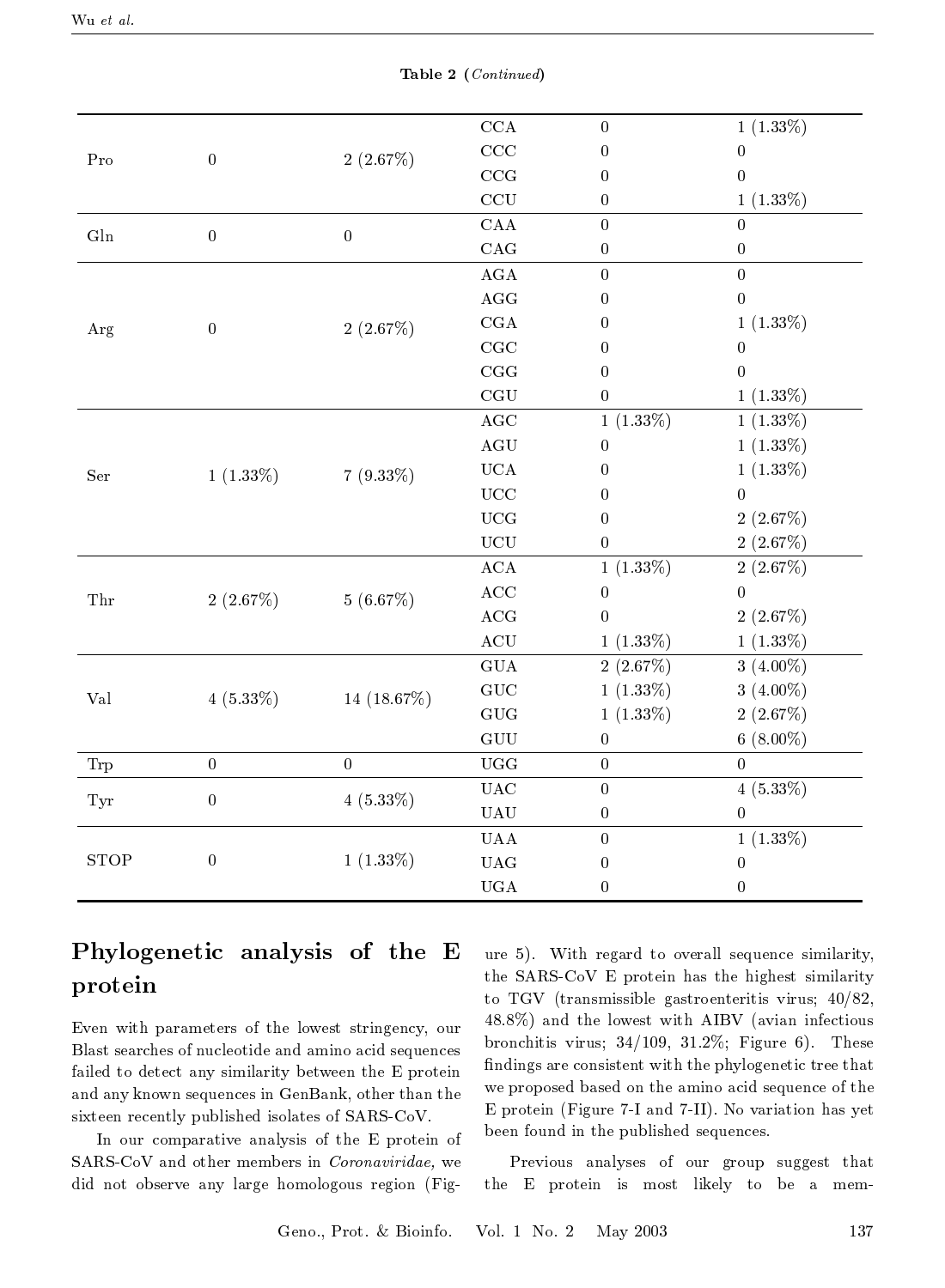ber of the well-characterized NS3\_EnvE protein family  $(11)$ , which is a family of small nonstructural proteins well conserved among coronavirus

(http://www.sanger.ac.uk/Software/Pfam/search.shtml), based on the reasonable similarity that was found between them (identity= $21/76$ ; similarity= $13/76$ ).

|              | 10                                                                                                                    | 20 | 30. | 40 | 50 | 60 | 70 | 90 | 90 | 1DG |
|--------------|-----------------------------------------------------------------------------------------------------------------------|----|-----|----|----|----|----|----|----|-----|
|              | .HOoV=OO43 }=MEMADAYLADTVHCV9(IIFIVAICELVYIVVVAPLATFELCI(LCH)CMILVLER===={IYVPNR4R}FYEFYN=OVYPPVDDV=D                 |    |     |    |    |    |    |    |    |     |
| <b>PHEV</b>  | =MENADALIADEVNEUVƏLIIFIVAICINYIIVVVARIAEFENCILIG ƏKSNINIEP====ELVENRƏR (FUEFIN-DYEPYDOYDOV=                           |    |     |    |    |    |    |    |    |     |
| .BC oV       | -MAMADANA ADI VICI V POLI PILVALCE LVILL VVVAR LATARI CI J LOC DICNIL PERP----RIVVRNIRGIR DENEAVI - DVMORVLDVDOV--    |    |     |    |    |    |    |    |    |     |
| 'NHV         | ---NYNLLPIDIVNIV&(IIFIVAVCIDVYLIVVVAFIA&IHLCI(LC&LCNILVL{P----&IYLIDR&H)LYHVYNNEEYRPPDEYDDIII}PL------                |    |     |    |    |    |    |    |    |     |
| IRC oV       | ---WENLPLIDEVMCVO(IIEEIVAVCEMVUIIVVAPLA)IELOI(LC)LCQELLLI)?P----}IYV:'NR\EC\L\!?YY/MEEVROPOLEVDOIII(OL-------         |    |     |    |    |    |    |    |    |     |
| <b>CCpV</b>  | MT FRRAL PVIDON HIVI SIIFMFILLII ILLE SIALIMII SLOWCONL SRIVIIVR----ARHATD----ATSMEN UIRATNPDEALLV-                   |    |     |    |    |    |    |    |    |     |
| <b>FC oV</b> | MUFRAAD VIDDN MWI EI IFWFAAI I I LATAALMI HAOWCONA SADVI I VIHAPD----A HAED-----AE HENDOUFA THODBALAV--               |    |     |    |    |    |    |    |    |     |
| TGV          | MUFPRALPVIDDNHMVINIIFWFLLIIILLLLLLLLLLLLLLLLLVCWCCNLSRFVIIVP−−−−AJHATD−−−−ATHMFNRIHAYNPDHALLLA                        |    |     |    |    |    |    |    |    |     |
| JBC oV-22 9B | ----)(FLKLVDOHALVVDVILLOCVVLTVTLLVCITTIKLEKLCFTCHUFCORTVVPP----IKVVCK----IKOKLHIDPF-PKRVTOF--                         |    |     |    |    |    |    |    |    |     |
| PEDV         | hhhh heyddinnon hewynyddolf yd yf beleith i'r y llwndof donnac oeddau y i'r hhhli'r hhhh y i'r horidpd-e soyiovhhhh   |    |     |    |    |    |    |    |    |     |
| <b>AIBV</b>  | --DONLENK ELEEN PSFLAARET TWEFFALET.LE PAAL LAF V LAADACCEFWETWVVID BAE PAAPVEE---VIEGREL MODELEAVTVMEE DEN SOMNEMDAN |    |     |    |    |    |    |    |    |     |
| TCpV         | HOTALLE KELBBAHSTLAVITTVATVALILLE PAALIAT VIAADACCLTOVIOVVVREANPLATVIO--HITVEYTLATVIVRELETVIVOBTPNOVATC---            |    |     |    |    |    |    |    |    |     |
| SARS-CoV     | h - -WY 377 (BBT STLIVN) (VLLFILA FVVPILVTLATI JLA RLCA) CONTVNV (LV)(R-H- - I V,/V) () -- - - RV)(NLN 30BC/VRDLIV-   |    |     |    |    |    |    |    |    |     |
| Consensus    |                                                                                                                       |    |     |    |    |    |    |    |    |     |

Fig. 5 Multi-alignment of amino acid sequences of the E protein between SARS-CoV and other coronaviruses. AIBV: avian infectious bronchitis virus; BCoV: bovine coronavirus; CcoV: canine coronavirus; FCoV: feline coronavirus; HCoV-229E: human coronavirus 229E; HCoV-OC43: human coronavirus OC43; MHV: murine hepatitis virus; PEDV: porcine epidemic diarrhea virus; PHEV: porcine hemagglutinating encephalomyelitis virus; RCoV: rat coronavirus; TCoV: turkey coronavirus; TGV: transmissible gastroenteritis virus.

|             | BJ01 |      |       |       |        |      |        |      |      |      |      |      |      |
|-------------|------|------|-------|-------|--------|------|--------|------|------|------|------|------|------|
| BJ01        | 100  | TGV  |       |       |        |      |        |      |      |      |      |      |      |
| TGV         | 48.8 | 100  | CCoV  |       |        |      |        |      |      |      |      |      |      |
| 000V        | 47.6 | 96.3 | 100   | FCoV  |        |      |        |      |      |      |      |      |      |
| FCoV        | 47.6 | 95.1 | 90. B | 100   | HCoV-E |      |        |      |      |      |      |      |      |
| $HCOV-E$    | 47.4 | 56.1 | 54.9  | 54.9  | 100    | PEDV |        |      |      |      |      |      |      |
| PEDV        | 43.6 | 52.9 | 52. 9 | 51.2  | 71.9   | 100  | HCoV-0 |      |      |      |      |      |      |
| $HCOV-O$    | 46.4 | 42.5 | 44. B | 44. B | 39.3   | 39.3 | 100    | PHEV |      |      |      |      |      |
| PHEV        | 46.4 | 43.7 | 46. O | 46. O | 40.5   | 40.5 | 98.8   | 100  | BCoV |      |      |      |      |
| <b>BCoV</b> | 45.2 | 41.9 | 43.7  | 43.7  | 38.1   | 38.1 | 96.4   | 97.6 | 100  | KHV  |      |      |      |
| ШV          | 44.3 | 41.8 | 46.2  | 44. O | 40.9   | 44.3 | 82.2   | 81.1 | 80.0 | 100  | RCoy |      |      |
| RCov        | 44.3 | 44.0 | 47.3  | 46.2  | 42.0   | 44.3 | 84.4   | 83.3 | 81.1 | 96.6 | 100  | TCoV |      |
| TCoV        | 42.3 | 38.5 | 41.7  | 41.7  | 33.7   | 34.4 | 36.0   | 35.0 | 35.1 | 37.6 | 36.6 | 100  | AIBV |
| AIBV        | 31.2 | 31.8 | 34.5  | 34.5  | 32.4   | 28.7 | 31.5   | 32.4 | 30.6 | 31.8 | 30.3 | 78.9 | 100  |

Fig. 6 Pairwise similarity between coronaviruses based on the E protein. The numbers indicate the percentage of similarity between each listed coronavirus and BJ01. (HCoV-E: HCoV-229E; HCoV-O: HCoV-OC43.)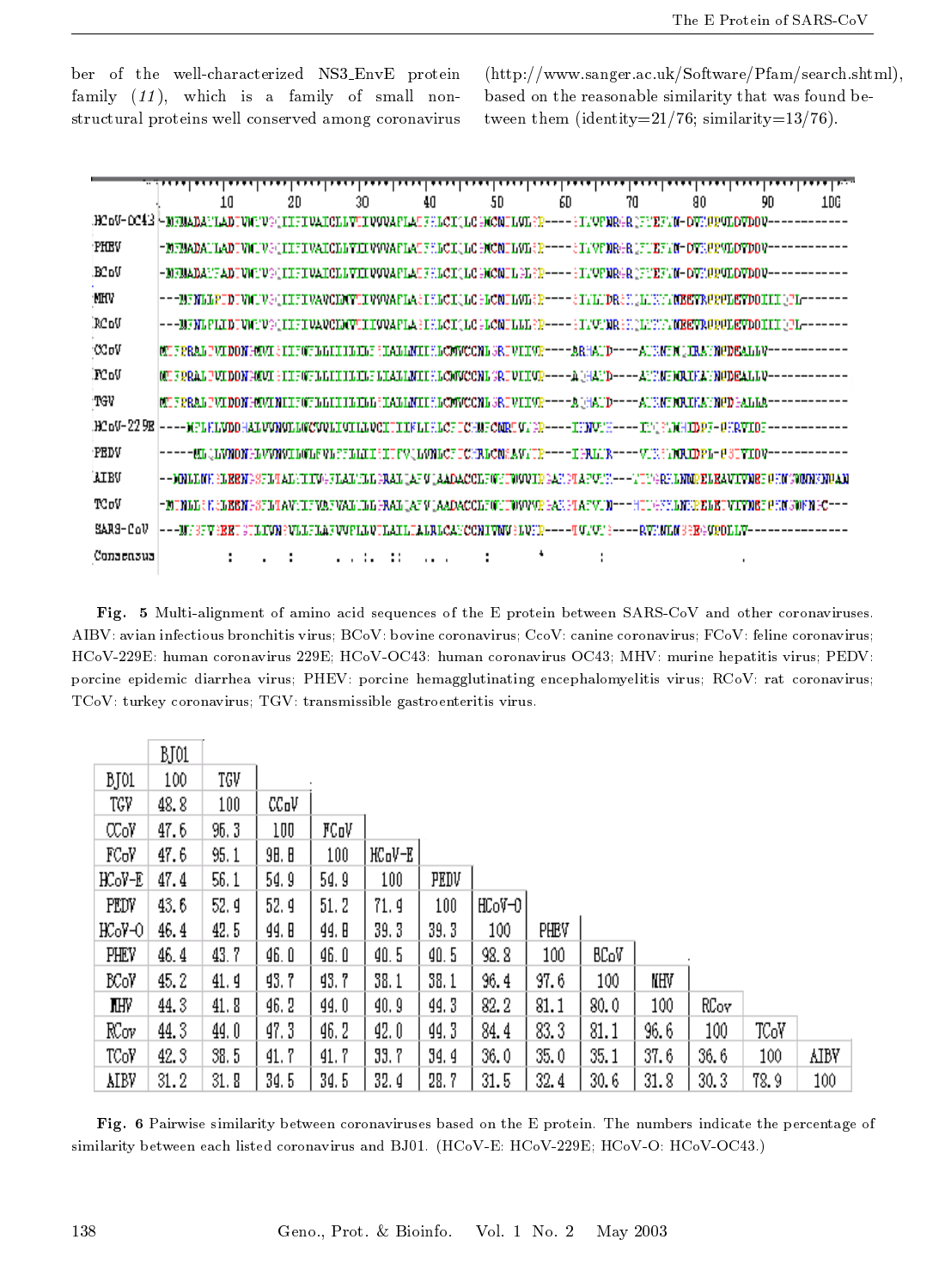

Fig. 7 An unrooted phylogenetic tree of the coronaviruses based on the amino acid sequence of the E protein by ClustalW and TreeView.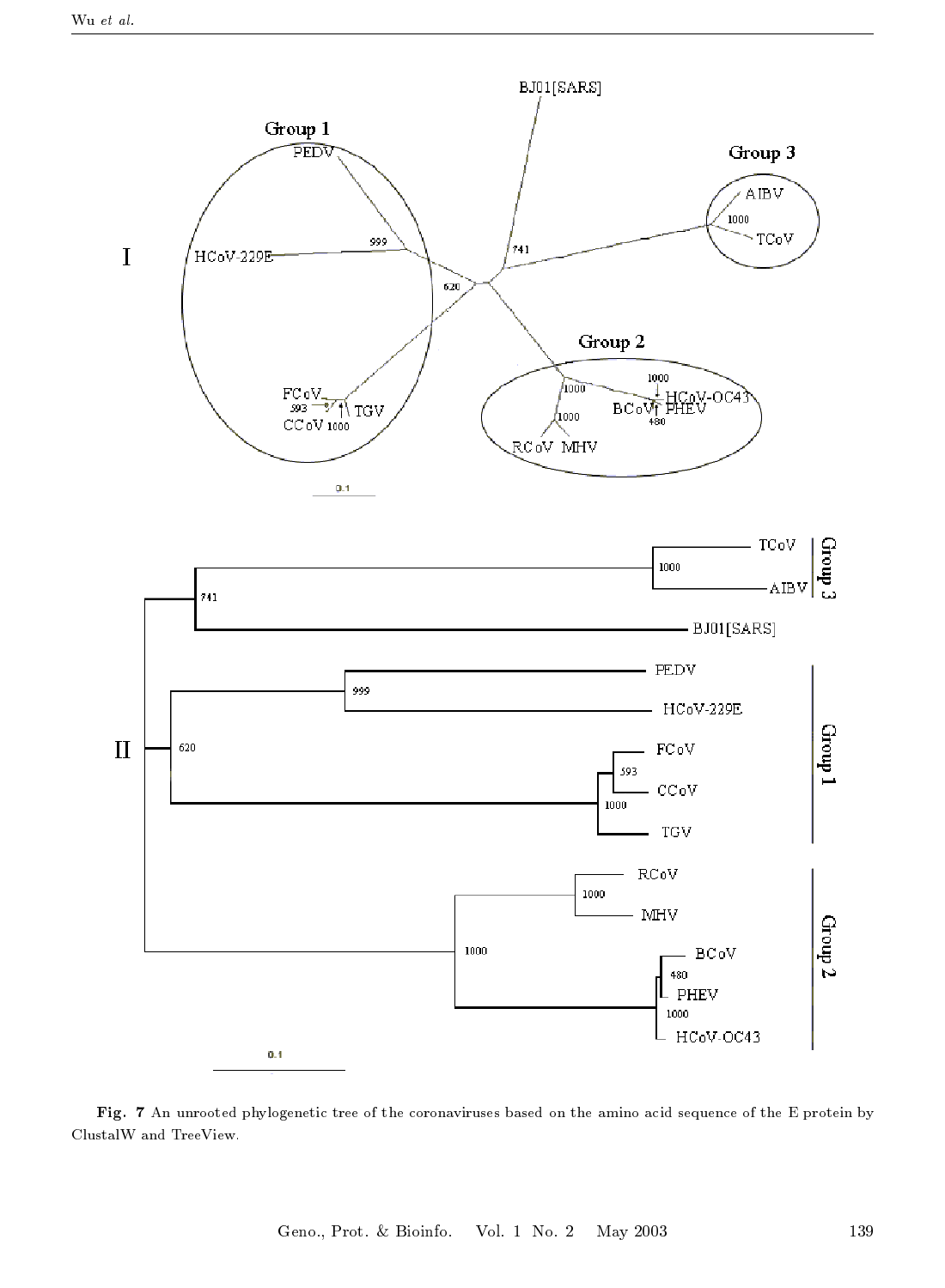## **Discussion**

Understanding the pathogenesis of SARS and the properties of SARS-CoV is of great significance for public health. A crucial step toward this goal is to increase our knowledge of the origin, components, structure, and underlying functions of the viral envelope, from which the E protein derives its name. In addition, more information is needed about the relationship of the E protein to the M protein of the hostderived membrane and the N protein (nucleoprotein) of the viral capsid.

The coronavirus is generally understood to be a virus-derived nucleocapsid, composed of RNA and the N protein, and wrapped by a host-derived lipid bilayer membrane that is made up of the viral S and M proteins, perhaps also the N protein  $(3, 8, 11, 13)$ . Our results demonstrate that the E protein is another component protein of the host-derived membrane and has a potential structural link with the S protein through predicted disulfide bonds.

### Combined evidence for the TM region in the E protein

Our conclusions that the E protein in SARS-CoV genome contains a TM region and is one of the major structural components of the host-derived lipid bilayer membrane are well supported by evidence from two perspectives.

First, the size of the predicted TM region, which spans 20-24 residues ( $\pm 2$  for the marginal residues of each predicted boundary), is consistent with the size of common membrane domains.

Secondly, bioinformatics analyses of the nucleotide/amino acid sequence and its related physiochemical features of the region demonstrate that the TM region is present in the E protein. This predicted TM region is strongly hydrophobic and characterized by two predominant non-polar and uncharged residues, Leu and Val  $(13/23)$ . Evidence derived from the primary structure, such as a near-zero net charge (Figure 4-II) and a relatively higher pI than either of the two flanking regions (Table 1), provides further confirmation of the TM region in the E protein. The GC-rich region and the predicted TM region are both located in the same place of the E protein, a result of the preferential codon usage by the TM region. A mutant element was identified upstream of the E protein CDS instead of the presumed core leader sequence UCUAAAC, which is located near the beginning of all other CDSs. This mutant element was previously reported by us (UCUACAC at -200 nt upstream of the E protein CDS; ref.  $9)$  and others (UACGAAC at -2 nt upstream of the start codon; ref. 11). This mutant element is homologous to the core leader sequence. However, Previous experimental evidence suggested that a point mutation presumably located within this region increased the translation efficiency of RNA transcripts from the E protein  $(3)$ . The role of the leader sequence of the E protein in its transcription regulation still awaits further experimental proof.

Thirdly, prediction of secondary structure is also an important parameter for bioinfomatics determination of the TM region. Our results consistently demonstrated the presence of an  $\alpha$ -helical conformation of the postulated TM region. The only differences yielded by various bioinformatics programs were the boundary determinations, which are acceptable in region prediction analysis. The  $\alpha$ -helical conformation fits in the Type II TM region  $(14)$ .

Serious attention has been paid to possible mistakes by the prediction software. We previously observed errors when analyses were performed on the M protein (see the article about the M protein in this issue). We therefore evaluated different software programs to see whether alteration of a single amino acid will change the orientation of the predicted TM region. Our results showed that this change takes place. In order to avoid or to minimize the possible prediction errors, two strategies were adopted: first, we applied different analysis software with different functional features and parameters to the analysis of the SARS-CoV E protein (e.g. TM helix: 11-35, predicted by Hmmtop, TM helix from outside to inside: 17-34, predicted by Tmpred); secondly, we used the same software previously used for the analysis of the E protein in other known members of Coronaviridae  $(Figure 3)$ .

Different analytic methods have not offered any evidence that the TM region is an artifact, whether by differences in boundary determination, possible orientation judged by various relevant parameters, or other physical and/or chemical features. This conclusion was reached after repeated analysis, comparison, and conservative interpretation of our results. Furthermore, analyses of the E protein in all the other members of *Coronaviridae* also support the existence of the TM region. An extra TM region has been detected in a few members in Group II, but the existence of such a second TM region in the SARS CoV E protein has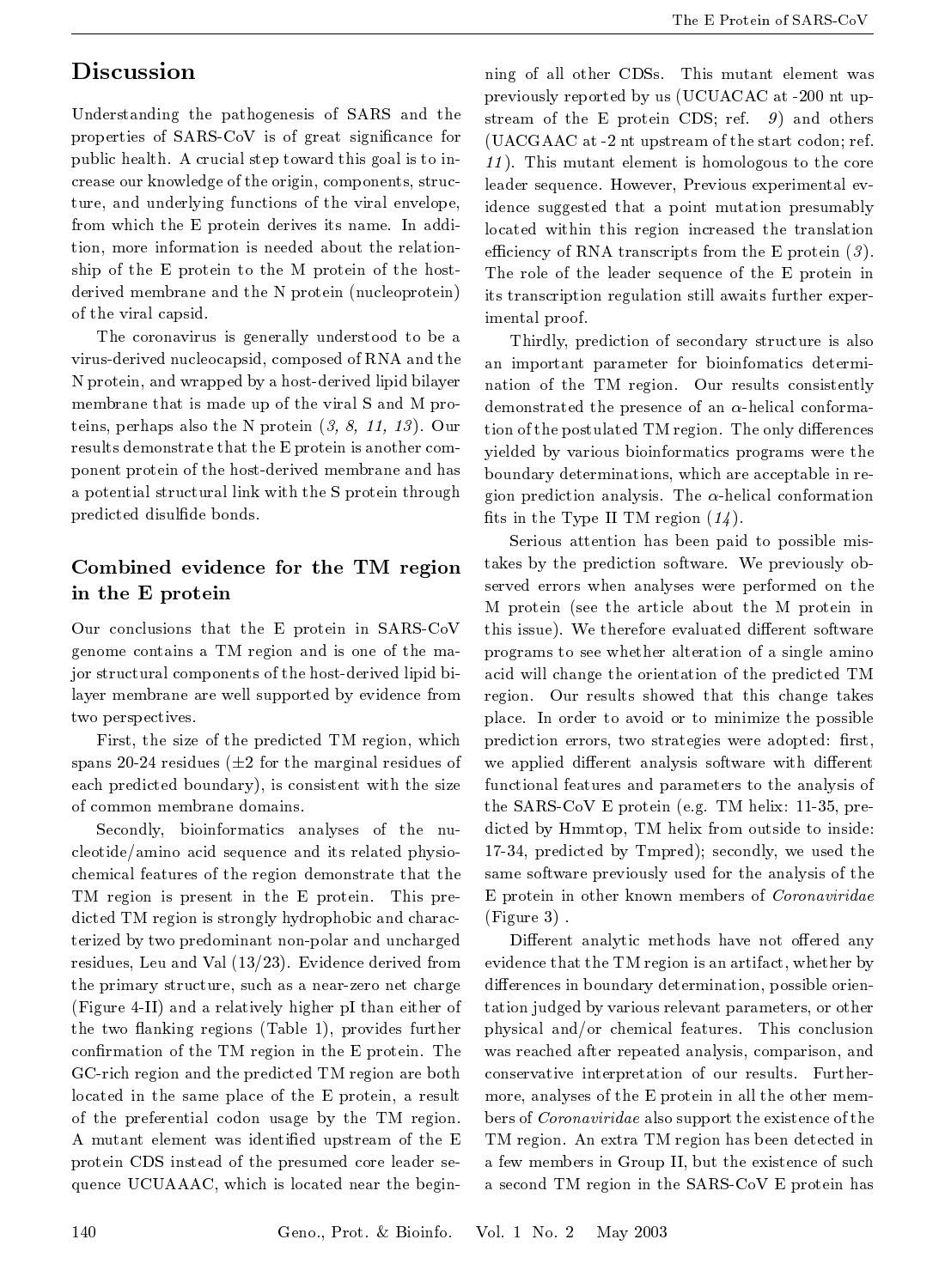been firmly excluded.

We propose that the orientation of the predicted TM region would bring the N-terminus in the exterior of the virion. It is consistent with the data previously reported in MHV and TGV  $(8, 14)$  and with our analysis result of the M protein (see the article about the M protein in this issue). The C-terminus is postulated to be in the interior of the virion. The presence of postulated glycosylation sites in the C-terminal region of the E protein should be noticed. This phenomenon is also observed in HCoV-229E and RCoV, which share the same topology with the E protein of SARS-CoV and have been supported by experimental and bioinformatic evidence.

The orientation is crucial to the understanding of the structure, the function of the E protein and its relevance to other viral components, as well as the whole picture of the entire virus. Therefore, it is necessary to emphasize again that this conclusion, as well as others proposed in this study, should be regarded as a working model based on bioinformatics analysis of the sequence data and be interpreted in the right perspective. It will be tested, updated, revised, corrected, or even discarded to follow the constantly emerging new data. The conclusion should not be finalized until the experimental data are supportive.

#### Possible structural link between the E and S proteins

The E protein is postulated to have the structural link with the S protein through the predicted disulfide bonds, even awaiting the experimental data to confirm, providing a new way to think about the viral structure and function which are based on the interaction of its proteins, as well as its relationship to host cells.

The S protein is the largest structural protein in coronaviruses, and has been regarded as the major protein responsible for viral attachment and entry into the host cell  $(16)$ , antigenicity, host range and tissue tropism, virulence and pathogenesis, in addition to the constitution of the characteristic spikes on the surface of the virion  $(17-20)$ . The S protein is postulated to incorporate into the viral envelope with its TM region anchored into the host-derived membrane. It also interacts with the M protein in the release of mature virions from the smooth vesicles  $(20)$ .

A motif characterized by three cysteines  $(NH<sub>2</sub>$ 

L-Cys-A-Y-Cys-Cys-N\_COOH) has been discovered immediately following the TM region in the interior of the E protein. This motif is absolutely conserved in CCoV, FCoV and TGV (Figure 5) and has been suggested as palmitoylation  $(8)$ . The distance between the first Cys in the motif and the last residue of the TM region toward interior of the virion is 1 amino acid in the E protein, and 12 amino acid while considering the corresponding motif  $(NH_2-S-Cys-G-$ S-Cys-Cys-K-COOH) in the most C-terminus of the S protein. Based on the predicted orientation, position and composition of this motif, we propose that the Cys residues in the motif of the E protein might provide sites to form possible disulfide bonds with the corresponding motif of the S protein (Figure 8), with reference to the well-known molecule model derived from insulin. Whether the E and S proteins are coexpressed from a poly-cistron or post-translationally modified in a way similar to that for insulin still need further approval.

The inter-molecular reactions between viral structural proteins have been reported  $(5, 21)$ . M-M homodimer is known to be a prerequisite for particle formation  $(21)$ . The interaction between the E and M proteins has been proposed to be involved in formation and extracellular release of the viral particles and the induction of  $\alpha$ -interferon (3, 5, 8, 22, 23). Several domains of the E and M polypeptide chains might be implicated in stereospecific interactions  $(5)$ .

We have also explored the possible direct peptidepeptide interaction between the E and M proteins. We have detected three Cys dispersing in the whole M protein  $(Cys^{63}, Cys^{85}, and Cys^{158};$  see the article about the M protein in this issue), but no evidence has been established for possible disulfide bonds with the E protein. The possible interpretation would be the spacing of Cys residues (two of the three are located in the TM region), even if it should not be regarded as prerequisite for disulfide bonds. The possible existence of the E protein dimer or polymer through formation of the disulfide bonds at the Cys sites should also be considered with reference to the coming proteomics data. The possibility of such a covalent interaction with the last known structural protein, the N protein, can be excluded because it is Cys-free, and that with other PUPs or NSPs (non-structural proteins) or proteolytic products derived from viral structural proteins, even not very likely, might be considered.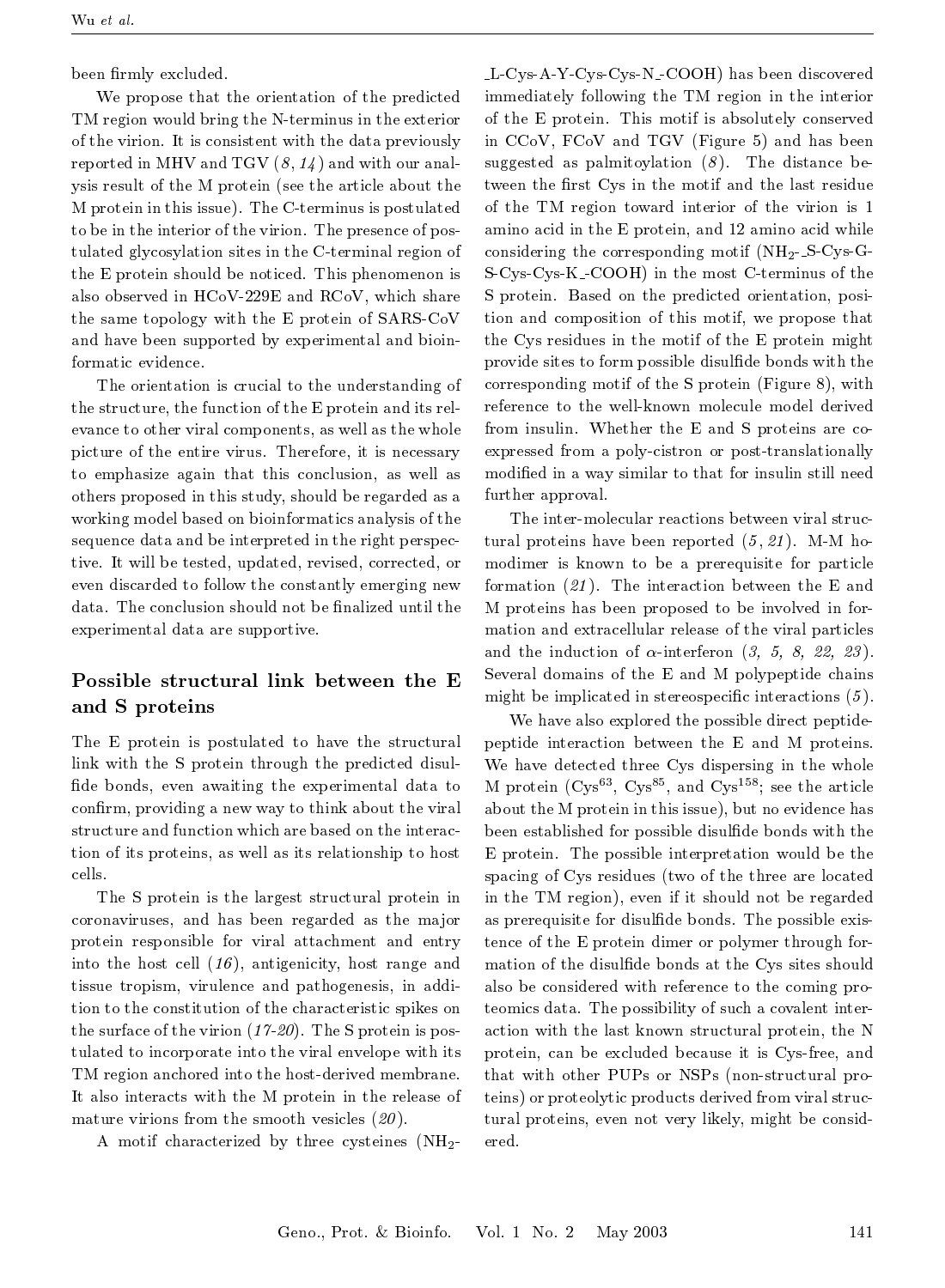

Fig. 8 The predicted disulfide bonds between the E and S proteins of SARS-CoV.

The direct or indirect, homo- or hetero-polymer interaction of viral proteins would be important to the functions and architecture of the virus. The biological significance of this discovery is to demonstrate the first structural link between the two viral structural proteins of SARS-CoV. Once it is confirmed, it might help the interpretation of the immunointeraction between the virus and its host, possible signal transduction pathways, and the involvement of the two proteins in pathogenesis and antigenicity.

#### Localization of other possible functions outside the TM region

Evidence for functions by the E protein, or by a monomer, or by interactions among the E monomers, or by cooperation with other structural viral proteins, has been accumulated  $(8)$ . Even at low expression levels in the virion  $(2, 8)$ , the expression of the E protein in the previously known coronaviruses has been reported to be involved in replication  $(6, 7)$ , apoptosis  $(3)$ , synthesis of  $\alpha$ -interferon  $(5)$ , lethal or temperature-sensitive phenotypes and aberrant morphology  $(8)$ , and perhaps many other functions, demonstrating that the E protein is a multifunctional protein  $(3)$ .

If so, all these functions of the E protein would be carried out by the short (approximately 14 residues) N-terminal region in the exterior and the 39-residue C-terminal region in the interior of the virion, since the TM region accounts for about one third of the E protein  $(23/76)$ , suggesting that the other two thirds

would be responsible for all the other possible functions of the E protein. It has been reported that the mutations introduced into the C-terminal region of the E protein in MHV yielded thermolabile viruses  $(8).$ 

The predicted signal peptides at the N-terminal region of the E protein, with a most likely cleavage site  $(AYC CN)$  at residue position 43-44, would be functional if it could be released by either a viral endogenous or cellular mechanism. The supportive evidence is from its presence in the E protein and similar topology in other coronaviruses. But the E protein in MHV was found to integrate in membrane without involvement of a cleaved signal peptide  $(23)$ . Proteomics data are urgently needed for any predicted function of the E protein.

#### Recent non-human origin hypotheses of the E protein

One of the discoveries by sequence analysis is that the E protein of coronaviruses is so unique that it is divergent from any other known sequences including the E protein of other enveloped (or membrane) viruses other than Coronaviridae.

Even many hypotheses have been proposed, the origin of the SARS-CoV remains a mystery. If the evolution clock model that mutation frequency is proportional to evolution rate were taken, it would have taken millions of years for an ancestral E protein to evolve into this type, putting the selection pressure on coronaviruses aside for the simplest estimation, ei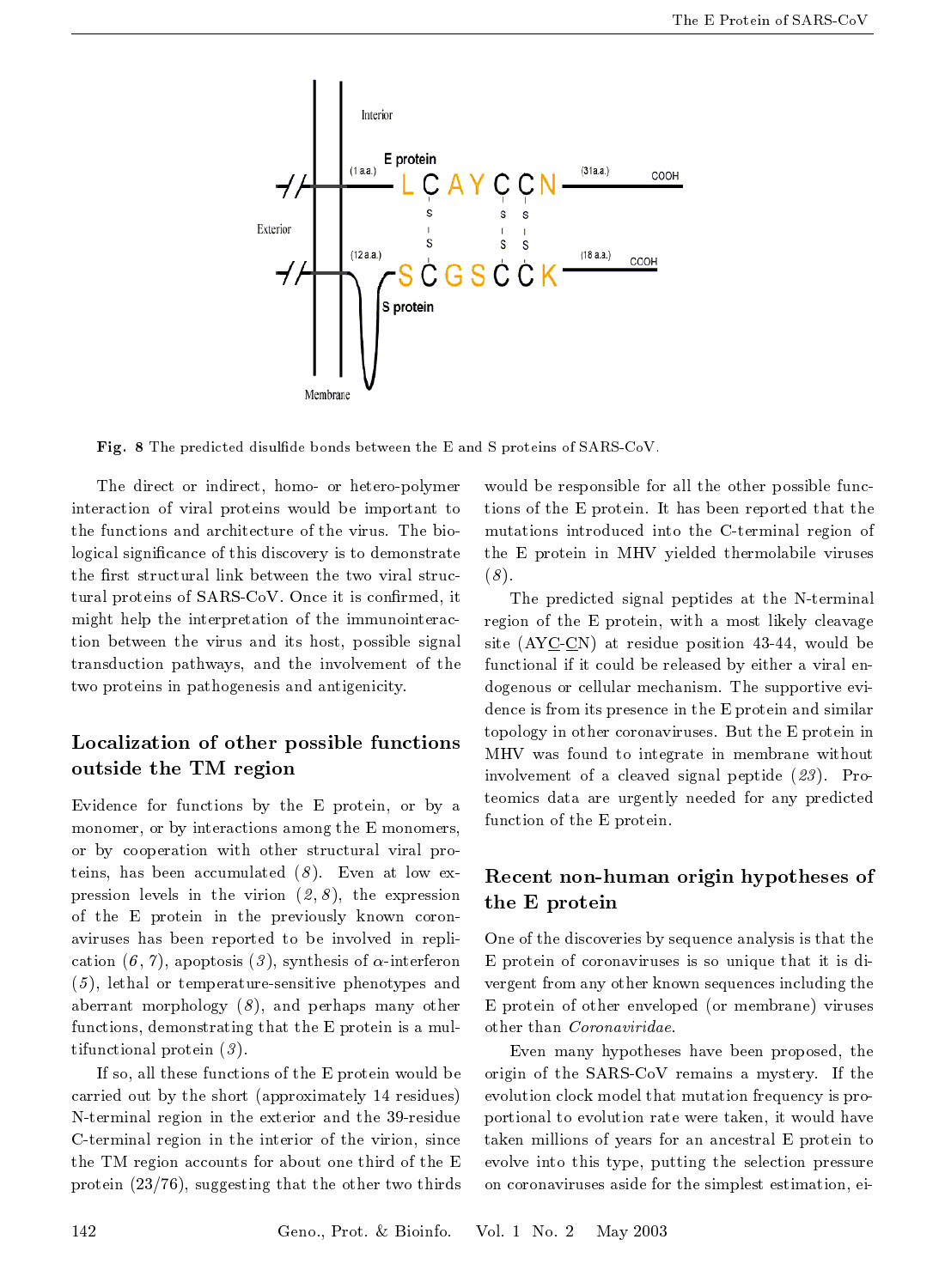ther positive (host range, tissue tropism, replication rate, etc.) or negative (replication errors leading to abortion, the too high fatality of hosts, etc.).

Based on the sequence data, especially the uniqueness of the E protein, we postulate that the E protein would have been evolved independently from any other viral proteins in coronaviruses and from a nonhuman host. It would not be originated by accumulation of point mutation from an ancestor, neither by a single or a few recombination events with parts of any other viral genomes, nor by shuffling (insertion/deletion and segmental duplication) of reasonably large segments by recent horizontal transfer. It would have been existing in a non-human animal for a long time, probably latent, and getting into humans through its recent contact or established a new link with humans.

Some evidence would support our hypothesis. Firstly, no antibody against the virus has been detected from normal individuals, suggesting that it might not be a latent virus in humans $(11)$ . Secondly, the significant similarity in its secondary structure and the similar function demonstrated in all E proteins of coronaviruses, in spite of the divergence of the primary structure, suggesting that it has experienced the selection in nature for a long time. Thirdly, relatively rare variations were detected by comparison of all the published sequences of SARS-CoV. No sequence variation has yet been reported. Even the size of the E protein is only approximately  $0.2\%$  $(228/29725)$  of the genome, the rare variation of the E protein still could not be satisfactorily interpreted by simple size ratio because of the high mutation rata reported. In other coronaviruses, the E protein has always been found to be entire, while various types of mutation have been detected in other regions  $(8)$ . The relative stability of the E protein in evolution or replication in either host tissues or cell cultures would mean its important function besides its evolutionary significance.

As the smallest known structural protein in the tiny SARS-CoV genome, the E protein leaves the biggest mystery to explore.

### **Methods and Materials**

#### Sources of samples and sequences

The procedures for collecting SARS-CoV samples from patients and preparing RNA for sequencing have been described previously  $(9)$ . We performed

sequencing using MegaBACE1000 (Amersham, New Jersey, USA). Base calling, contamination removal and assembly were performed by Phred, CrossMatch and Phrap (http://www.phrap.org), respectively. The sequences of the two complete and four draft genomes assembled by BGI have been deposited in GenBank (accession numbers: AY278488, AY279354, AY278490, AY278489, AY278487, and AY297028.1) are available freely. All the experimental materials, including the cDNA clones representing various segments of the viral genome with known sequences, are available for collaborators (see Supplementary Database: http://www.genomics.org.cn/SARS/).

#### Analysis of structure and function

We used our own custom software  $and$ published freeware programs for this study. Briefly, these programs included  $ORF$ Finder (http://www.ncbi.nlm.nih.gov/gorf/gorf.html) to determine ORF,  $DNA\_GC\_Calculator$  (http://www. genome.iastate.edu/ftp/share/DNAgcCal/) to analyze the GC content, and the EMBOSS program  $(\text{http://www.hgmp.mrc.ac.uk/Software/EMBOSS/})$ Apps/) and Antheprot 5.0 (http://antheprotpbil.ibcp.fr/) for physical and biochemical features prediction. For TM region prediction we used TMHMM (http://www.cbi.dtu.dk/services/TMHMM/), TopPred2 (http://bioweb.pasteur.fr/seqanal/protein/ intro-uk.html), TMpred (http://www.ch.embnet. org/software/TMPRED\_form.html) and Hmmtop  $(\text{http://bioresearch.ac.uk/whatsnew/detail/3022811.}$ html) simultaneously for comparative analindependent computational ysis and confirmation. Three programs were selected PSIpred for secondary structure prediction:  $(\text{http://bioinf.cs.ucl.ac.uk/psipred/}),$ NNpredict  $(\text{http://www.cmpharm.ucsf.edu/~nomi/nnpredict.})$ html), SPLIT (http://garlic.mefos.hr/split/) and As for the phylogenetic anal-Antheprot 5.0. ysis, we used ClustalW (http://www-igbmc.ustrasbg.fr/BioInfo/ClustalW) for mutiple  $\rm se$ quence alignment as well as PFAM searching  $(\text{http://www.sanger.ac.uk/Software/Pfam/search.}$ shtml) for protein family classification.

### Acknowledgements

We thank Ministry of Science and Technology of China, Chinese Academy of Sciences, and National